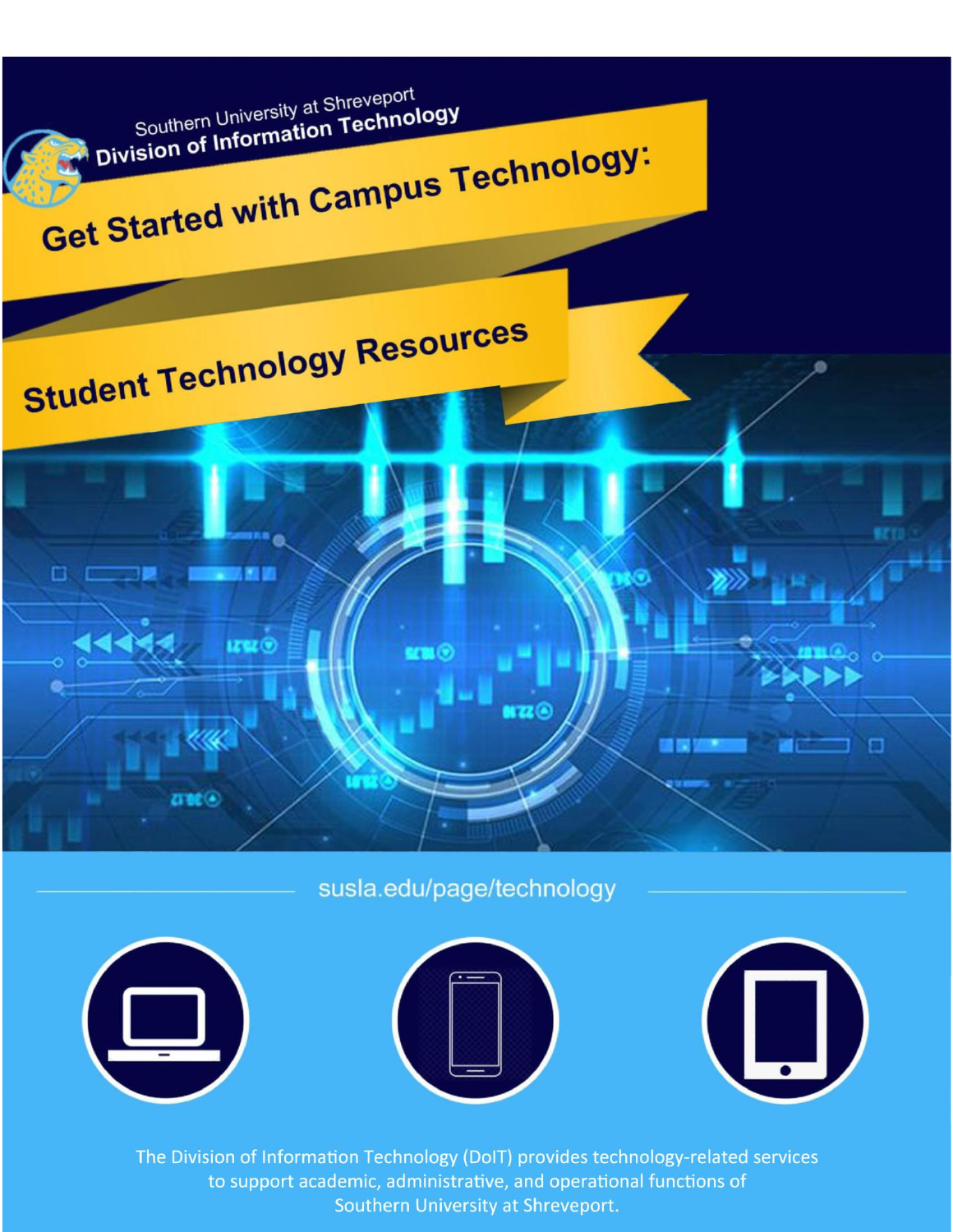# **Welcome to Southern University Shreveport (SUSLA)**

SUSLA Division of Information Technology (DoIT) is dedicated to making your transition into the university program as seamless and easy as possible. This brochure is designed to introduce students to some of the technology tools and services at SUSLA. Additionally, the brochure acts as a quick start guide, providing stepby-step instructions for setting up and accessing technology tools and services. Students are encouraged to become familiar with the technology tools and attend workshops as needed to use available services. DoIT implements variety of technologies and related services to support academic, administrative, and operational functions of the university.

## **"Teaching and Learning with Technology"**

Consistent with Southern University at Shreveport (SUSLA) mission to provide leadership and promote university excellence through superior services, the Division of Information Technology (DoIT) promotes an environment that integrates technology into the fabric of the institution and provides all of the University constituents with the information, tools, and services they need, when and where they need them, to accomplish their goals. The unit goals provide services to support the University mission through excellence in design, development and implementation of information technology resources; provide leadership and guidance in the use of information technology; enable members of the University community to undertake instructional, research, administrative, and managerial tasks in an efficient and cost-effective manner; and provide up-to-date technology, timely and reliable services, in a fiscally responsible manner.

## **SUSLA user accounts for students**

A user account (username) is required to access all SUSLA campus services and resources such as email, secure wireless network and computer access in offices, labs, etc. The username for students are automatically generated upon the completion of the initial registration and retained as long as they are enrolled at SUSLA. First-time users of campus computers must follow an initial log-in procedure which requires a username and password. The student username is their first initial, the first nine characters of your last name without special characters  $(\cdot, -\cdot)$ , and the last four digits of your Banner ID (U#) located on your student schedule, your fee sheet and on the back of your Student ID card. (Example: Jack Washington with an ID of U00009999, the username is jwashingto9999 and the initial password is your 6-digit date of birth (MMDDYY). All students are to create a new password that must be 8 characters long. The same username and password can be used for SUSLA Email, Wi-Fi, Library and Computer labs.

# **SUSLA user accounts for faculty and staff**

Employee Username and password is created upon receipt of the signed Informed Consent agreement and User Request form. To access SUSLA campus resources, all users must use their assigned username and password to authenticate through Active Directory Management system. After three (3) attempts to log into any system unsuccessfully, the user account will be locked.

# **MySU Account**

MySU Account (firstname.lastname@sus.edu) is a single Sign-On (SSO) login that is required to access a variety of system-wide enterprise applications such as Banner Applications, Banner Self Service, Moodle,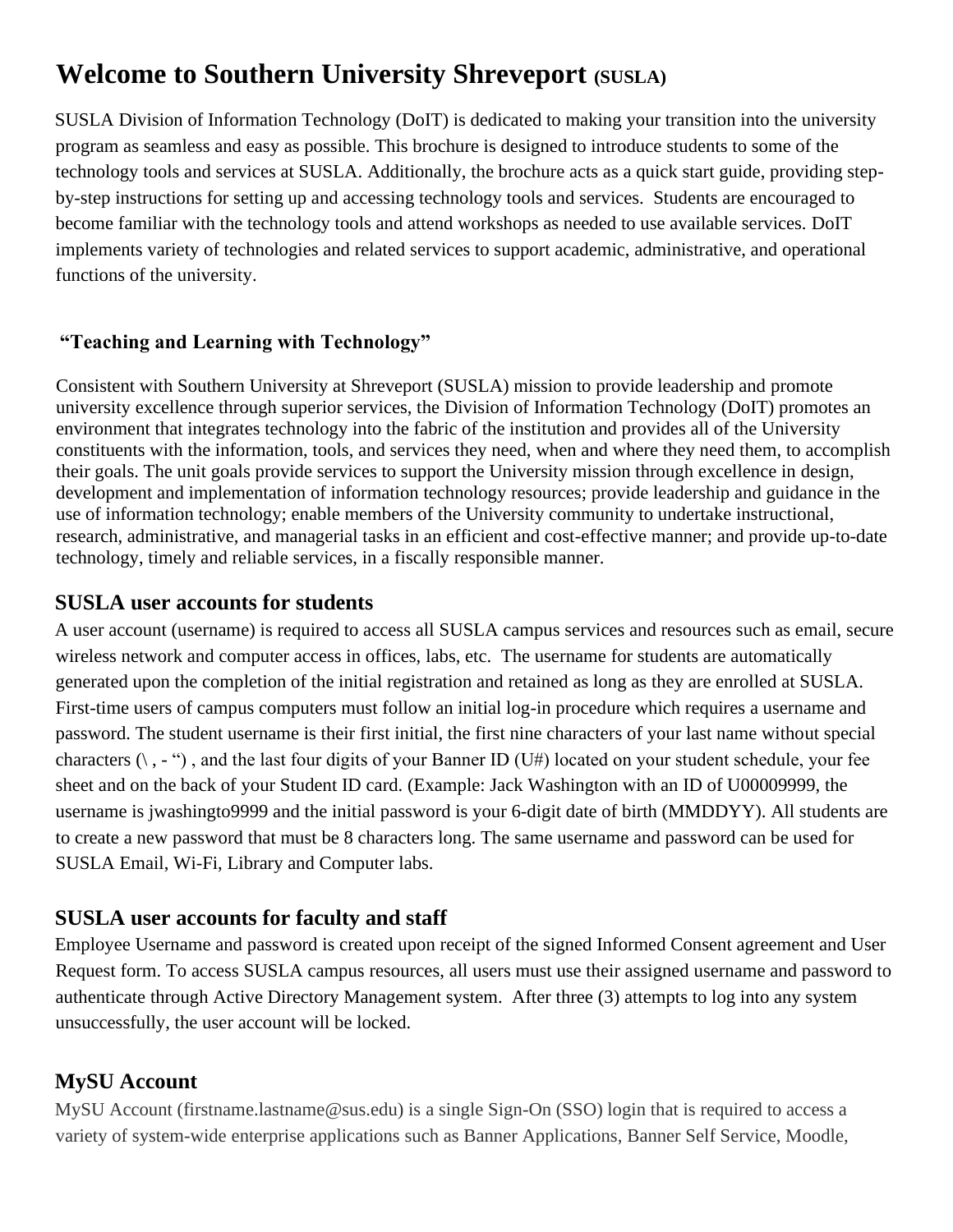Dynamic Forms, MicroSoft Teams, MySU Mobile and MySU Mail. The initial password for your MySU account is the first 4 characters of your last name and the last 4 digits of your Banner ID (U#). The MySU account for students is automatically generated when the application for admission is complete and a decision code applied. Faculty and Staff MySU account is automatically generated once the application for employment is complete and applied.

#### **BANNER USER ID**

All Banner users have a unique Banner ID (U#) that is generated when their personal data is entered into the Banner System. Your access to Banner applications depends solely on your role in Banner (Student, Faculty, Employee, etc). The Banner ID provides students access to Banner Web Services enabling them to apply for admissions, register for classes, pay fees online, view account balances, check grades, print unofficial transcripts, etc.

#### **MOODLE Learning Management System**

Moodle is a web-based Academic learning platform. It provides online learning content, engages learners, and measures their performances. It features activity modules that are used to build richly collaborative communities of learning around subject matters, deliver content to students assess learning, and offers a robust set of tools, functions, and features for learning.

#### **WIRELESS NETWORK**

SUSLA offers secured wireless network to access campus resources and the internet. Students can setup their personal laptop/notebook computers or tablets to connect to the SUSLA wireless network. The wireless network requires a valid campus user account and password to connect.

#### **COMPUTER LABS, NETWORK STORAGE, AND PRINT QUOTAS**

Students have access to over 400 computers in more than 17 Computer Labs at the Martin Luther King Dr. location, Metro Center, and Aerospace Technology Center. The SUSLA user accont and passwords are required to log on to campus computers. Rules regarding SUSLA computer lab usage can be found on the website and in the labs.

**Network Storage Quota**: Students are assigned a 500MB of secured virtual disk storage capacity, to use for their work. Students can access their individual storage space and retrieve files from any campus computer. The storage contents are retained for a duration of one semester.

**Print Quota:** Students are assigned a 250-paper printing capacity per semester. A pop-up balloon on the computer screen alert users to keep track of their balance. Students who exceed the print quota may purchase additional sheets of paper for a nominal fee at the cashier's window.

**Deep-Freeze Enterprise**: "Deep Freeze" management software is implemented in all computer labs to protect workstations and lab users against virus and malicious software downloads and installations.

#### **LOCKSMITH SELF-SERVICE**

Forget your password? The LockSmith is a secure, simple-to-use, web-based self-service account login and password management system. The tool enables users to reset their own passwords, unlock their accounts, and update their personal details (e.g. telephone numbers, etc) seamless without the need to rely on IT staff.